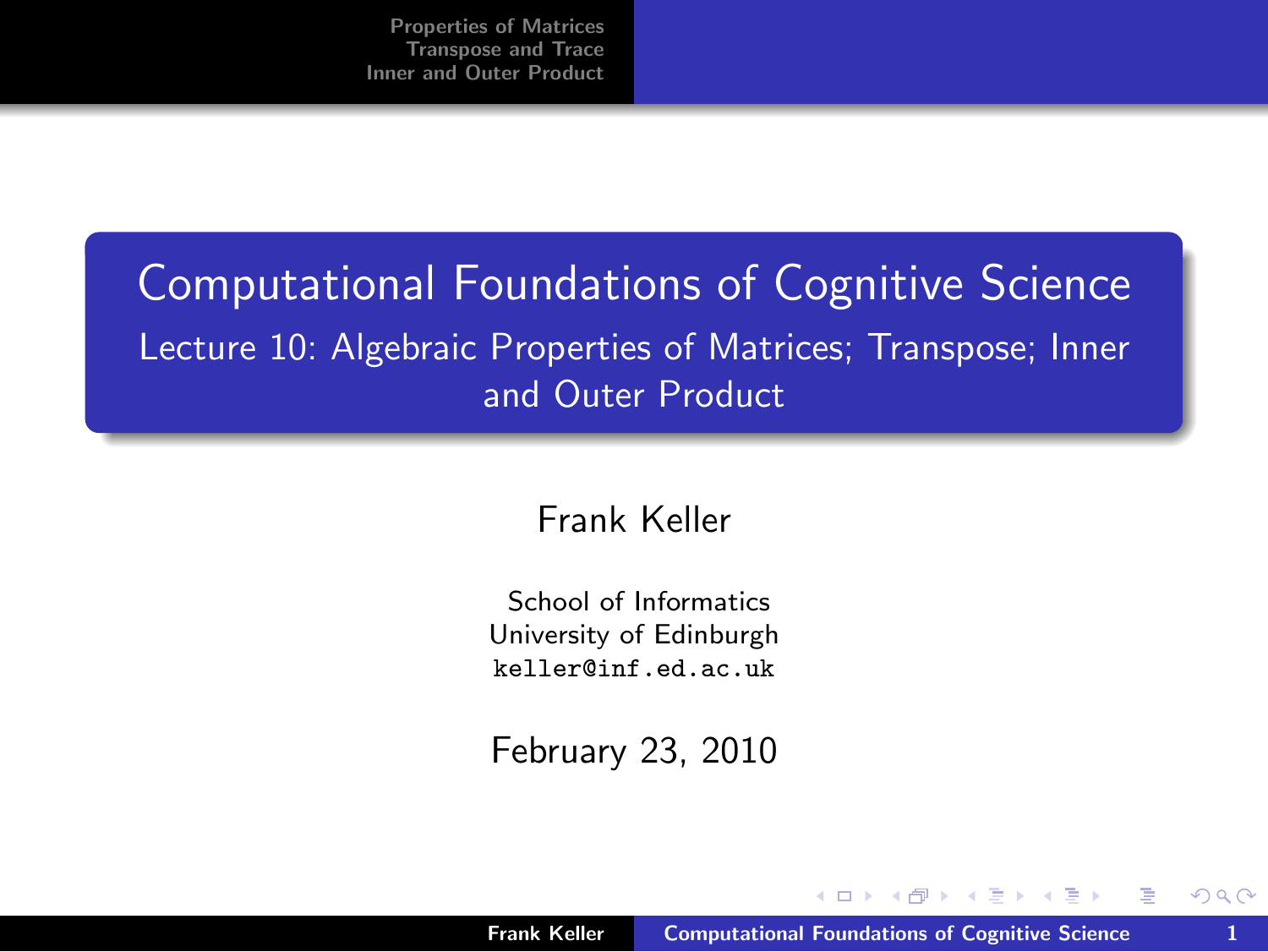#### 1 [Properties of Matrices](#page-2-0)

- [Addition and Scalar Multiplication](#page-2-0)
- [Matrix Multiplication](#page-3-0)
- [Zero and Identity Matrix](#page-5-0)
- [Mid-lecture Problem](#page-8-0)

#### 2 [Transpose and Trace](#page-12-0)

- **o** [Definition](#page-12-0)
- **•** [Properties](#page-14-0)



#### Reading: Anton and Busby, Ch. 3.2

<span id="page-1-0"></span> $\mathbf{A} \equiv \mathbf{A} \cdot \mathbf{A}$ 

 $\sim$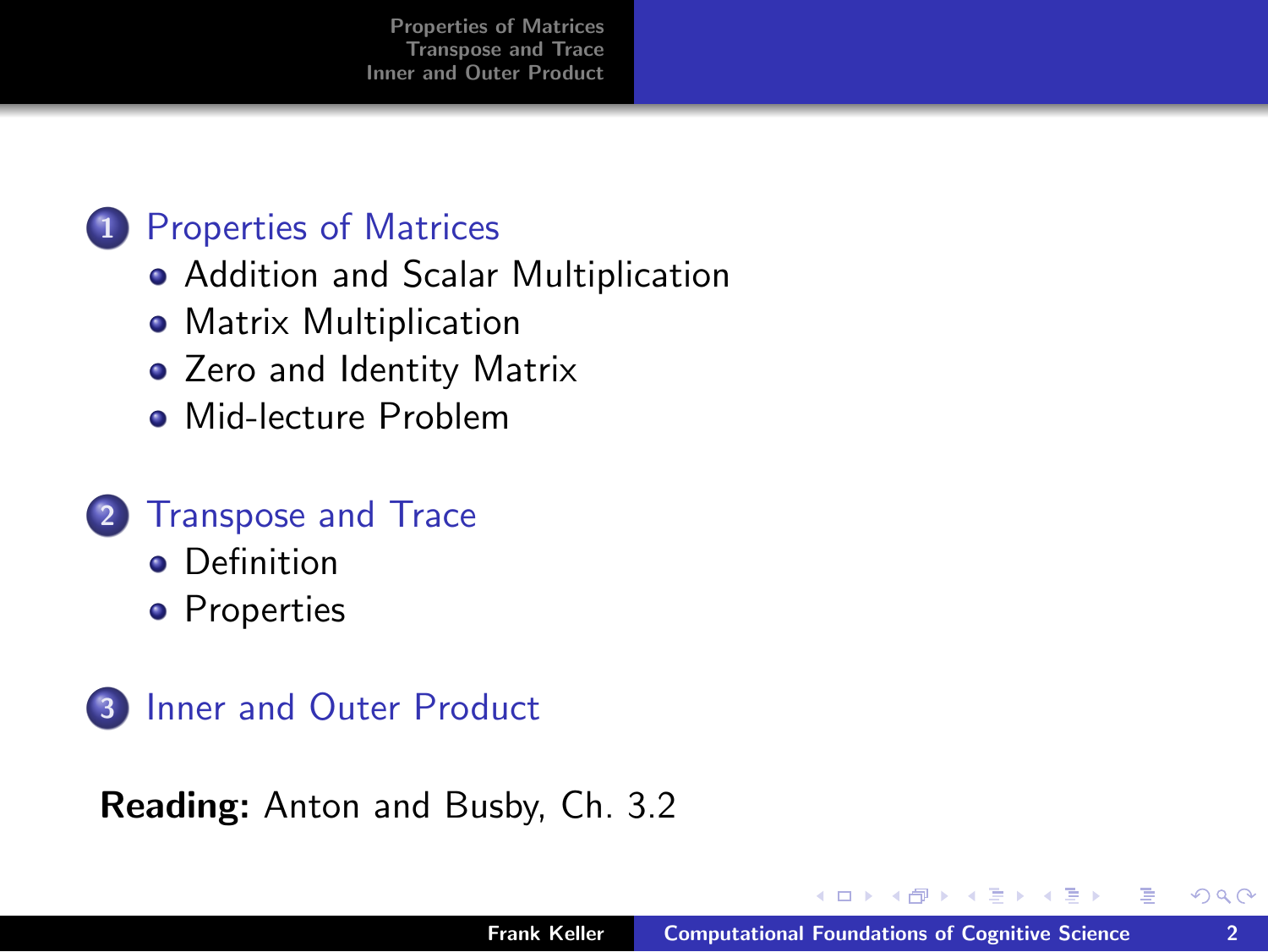[Addition and Scalar Multiplication](#page-2-0) [Matrix Multiplication](#page-3-0) [Zero and Identity Matrix](#page-5-0) [Mid-lecture Problem](#page-8-0)

# Addition and Scalar Multiplication

Matrix addition and scalar multiplication obey the laws familiar from the arithmetic with real numbers.

#### Theorem: Properties of Addition and Scalar Multiplication

If a and b are scalars, and if the sizes of the matrices  $A$ ,  $B$ , and  $C$ are such that the operations can be performed, then:

- $A + B = B + A$  (cummutative law for addition)
- $A + (B + C) = (A + B) + C$  (associative law for addition)
- $(ab)A = a(bA)$
- $\bullet$   $(a + b)A = aA + bA$
- $\bullet$   $(a b)A = aA bA$
- $a(A + B) = aA + aB$
- <span id="page-2-0"></span>•  $a(A - B) = aA - aB$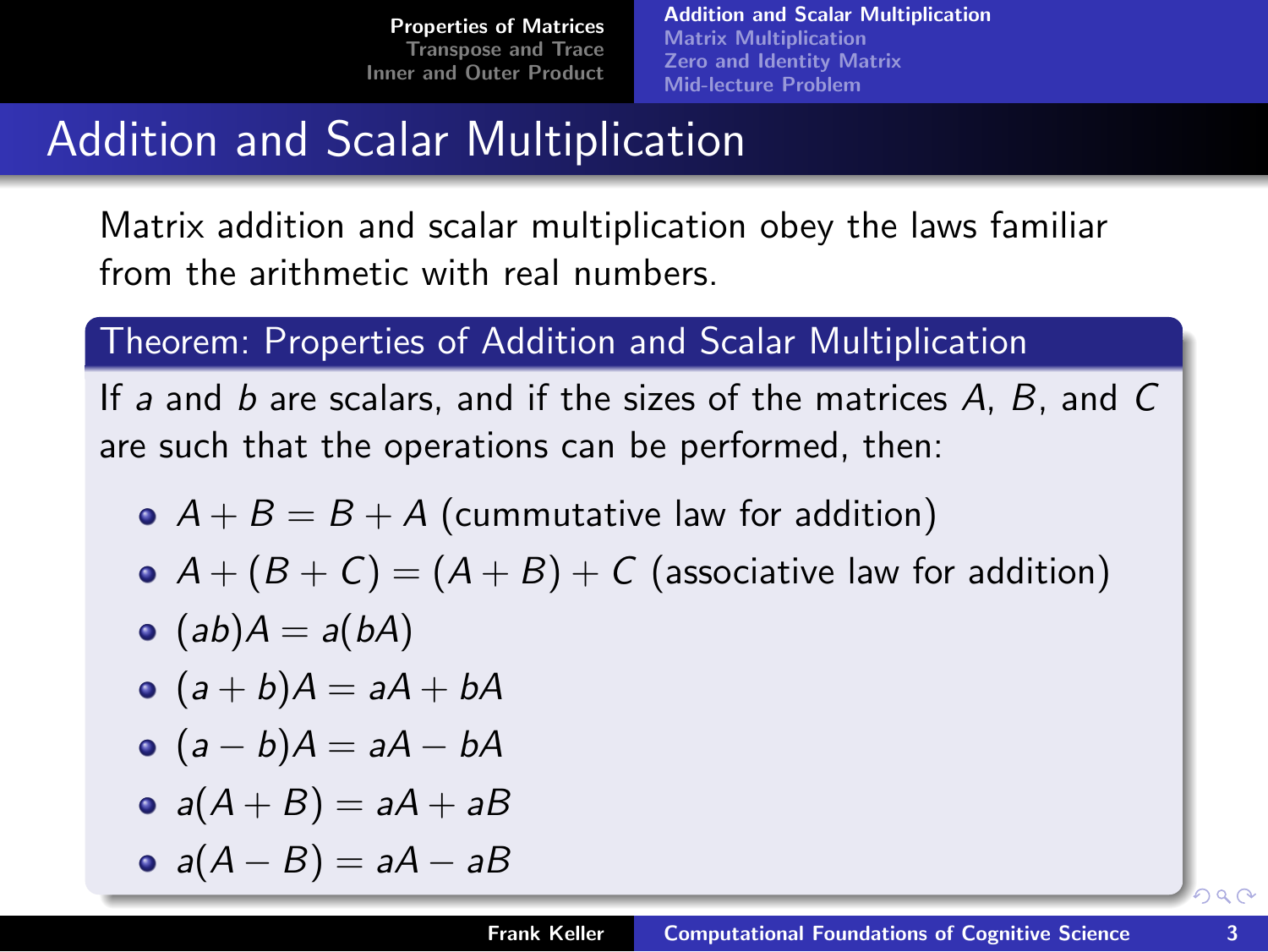[Addition and Scalar Multiplication](#page-2-0) [Matrix Multiplication](#page-3-0) [Zero and Identity Matrix](#page-5-0) [Mid-lecture Problem](#page-8-0)

### Matrix Multiplication

However, *matrix multiplication is not cummutative*, i.e., in general  $AB \neq BA$ . There are three possible reasons for this:

- AB is defined, but BA is not (e.g., A is  $2 \times 3$ , B is  $3 \times 4$ );
- AB and BA are both defined, but differ in size (e.g., A is  $2 \times 3$ , B is  $3 \times 2$ );
- AB and BA are both defined and of the same size, but they are different.

#### Example

Assume 
$$
A = \begin{bmatrix} -1 & 0 \\ 2 & 3 \end{bmatrix}
$$
  $B = \begin{bmatrix} 1 & 2 \\ 3 & 0 \end{bmatrix}$  then  
\n $AB = \begin{bmatrix} -1 & -2 \\ 11 & 4 \end{bmatrix}$   $BA = \begin{bmatrix} 3 & 6 \\ -3 & 0 \end{bmatrix}$ 

 $\left\{ \begin{array}{ccc} 1 & 0 & 0 \\ 0 & 1 & 0 \end{array} \right\}$  ,  $\left\{ \begin{array}{ccc} 0 & 0 & 0 \\ 0 & 0 & 0 \end{array} \right\}$  ,  $\left\{ \begin{array}{ccc} 0 & 0 & 0 \\ 0 & 0 & 0 \end{array} \right\}$ 

<span id="page-3-0"></span>重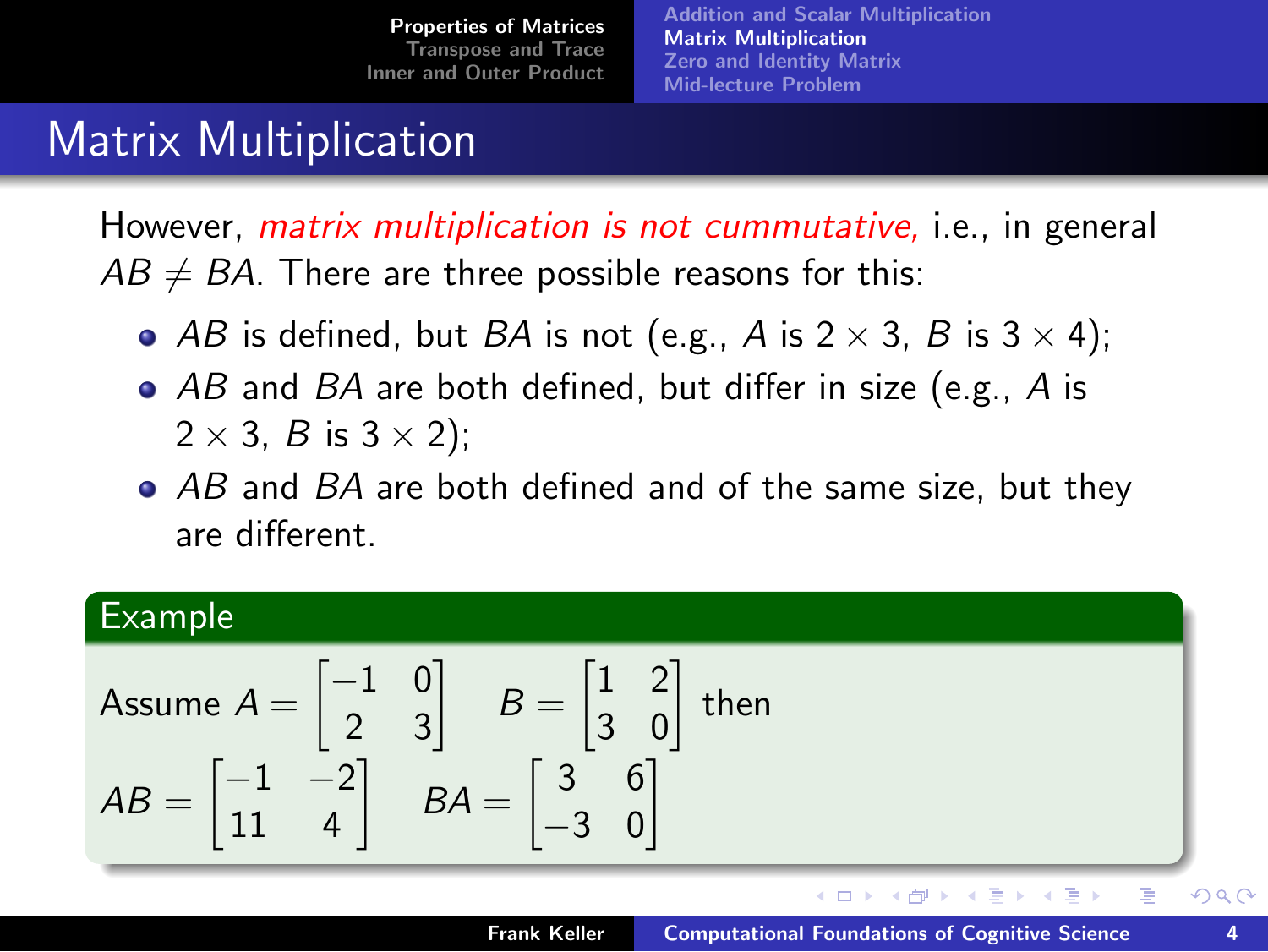[Addition and Scalar Multiplication](#page-2-0) [Matrix Multiplication](#page-3-0) [Zero and Identity Matrix](#page-5-0) [Mid-lecture Problem](#page-8-0)

### Matrix Multiplication

While the cummutative law is not valid for matrix multiplication, many properties of multiplication of real numbers carry over.

#### Theorem: Properties of Matrix Multiplication

If  $a$  is a scalar, and if the sizes of the matrices  $A$ ,  $B$ , and  $C$  are such that the operations can be performed, then:

- $A(BC) = (AB)C$  (associative law for multiplication)
- $A(B+C) = AB + AC$  (left distributive law)
- $( B + C) A = BA + CA$  (right distributive law)
- $\bullet$  A(B C) = AB AC
- $\bullet$  (B C)A = BA CA
- <span id="page-4-0"></span>•  $a(BC) = (aB)C = B(aC)$

T[h](#page-11-0)eref[o](#page-4-0)re,we c[a](#page-4-0)[n](#page-1-0) wri[t](#page-2-0)[e](#page-12-0)  $A + B + C$  $A + B + C$  and ABC [wit](#page-5-0)ho[ut](#page-5-0) [p](#page-3-0)a[re](#page-5-0)nthe[se](#page-0-0)[s.](#page-19-0)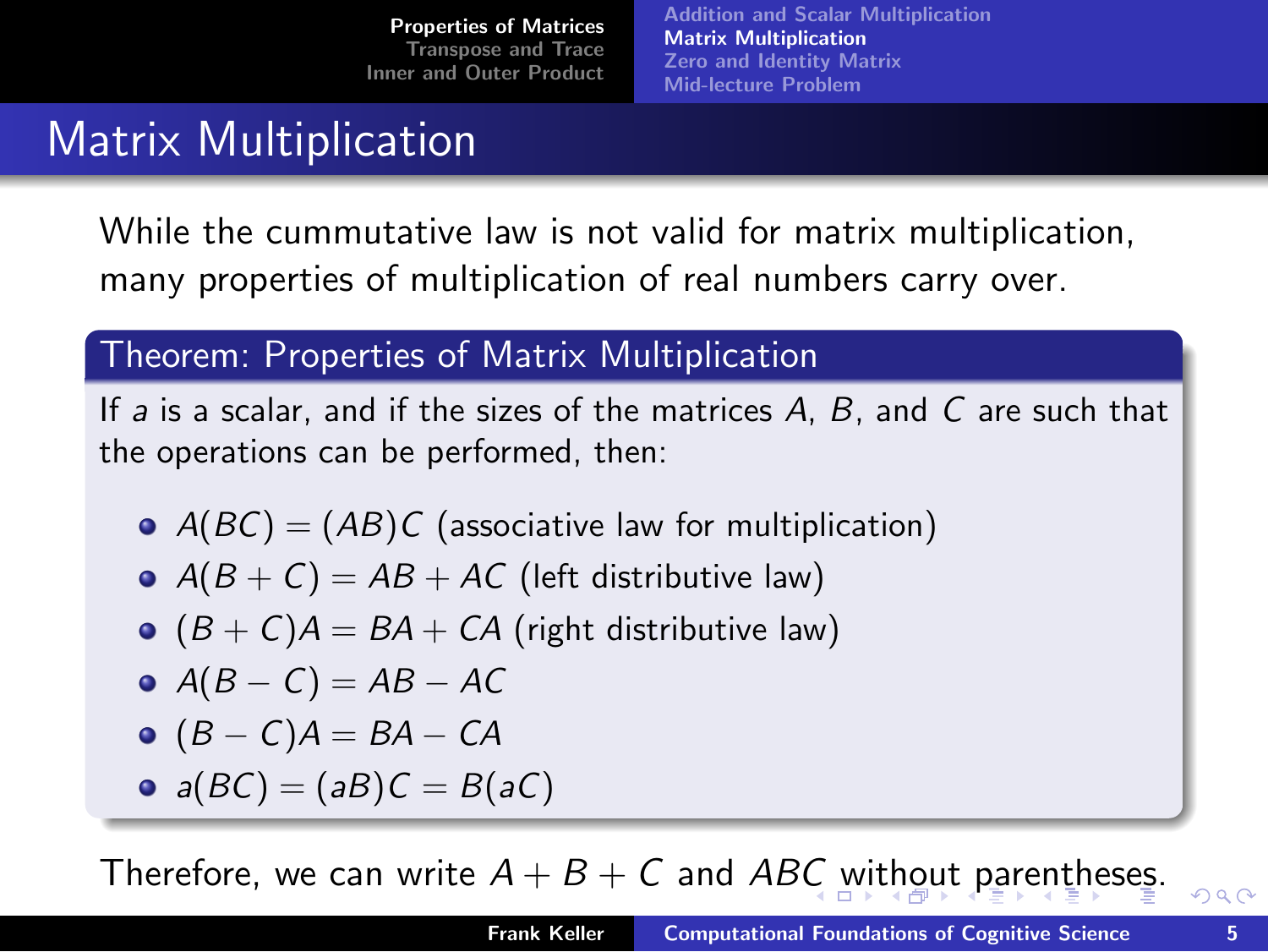[Addition and Scalar Multiplication](#page-2-0) [Matrix Multiplication](#page-3-0) [Zero and Identity Matrix](#page-5-0) [Mid-lecture Problem](#page-8-0)

# Zero Matrix

A matrix whose entries are all zero is called a zero matrix. It is denoted as 0 or  $\mathcal{O}_{n \times m}$  if the dimensions matter.



The zero matrix  $\theta$  plays a role in matrix algebra that is similar to that of 0 in the algebra of real numbers. But again, not all properties carry over.

イロト イ押 トイラ トイラト

<span id="page-5-0"></span>目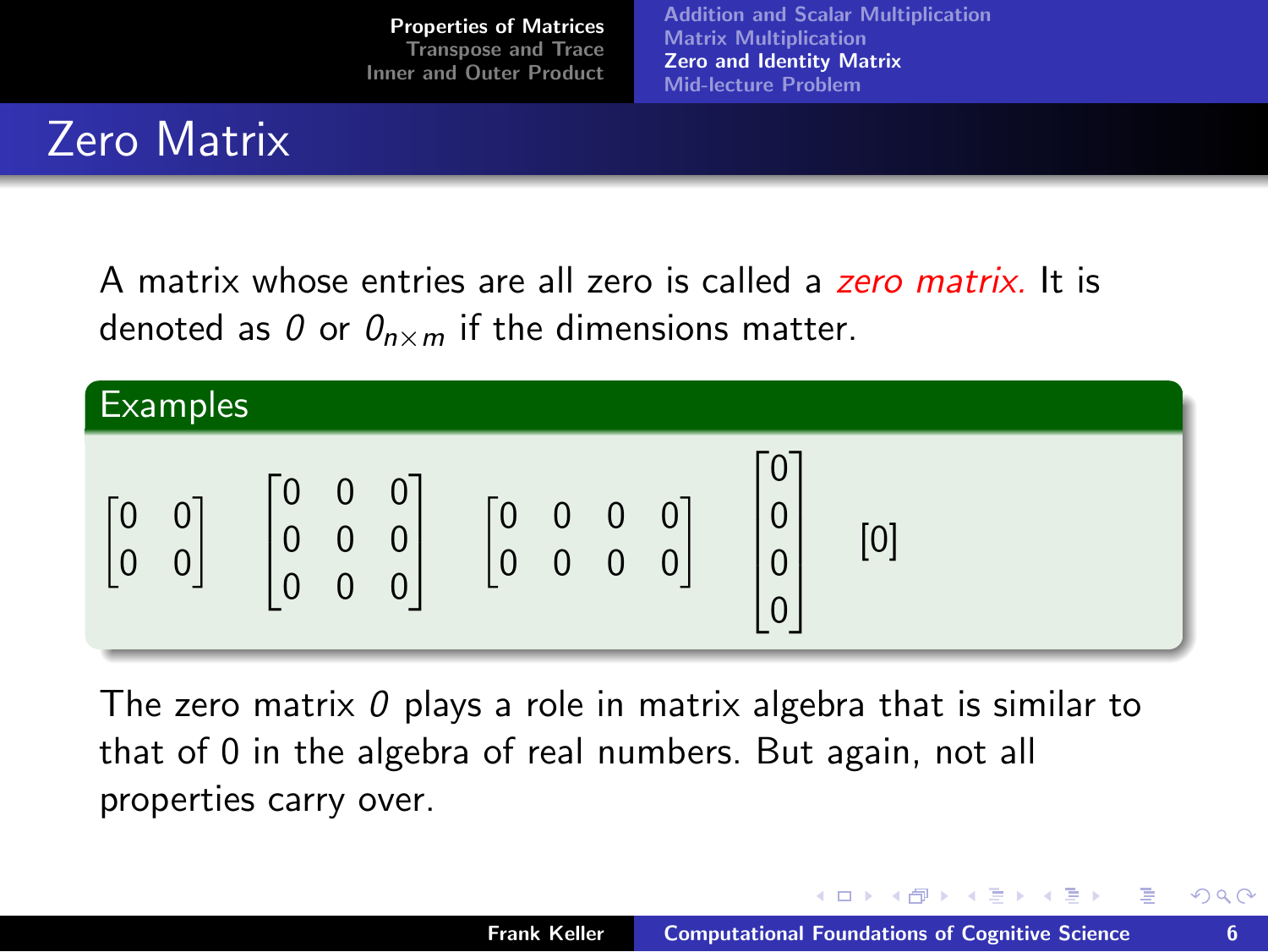[Addition and Scalar Multiplication](#page-2-0) [Matrix Multiplication](#page-3-0) [Zero and Identity Matrix](#page-5-0) [Mid-lecture Problem](#page-8-0)

# Zero Matrix

#### Theorem: Properties of  $0$

If c is a scalar, and if the sizes of the matrices are such that the operations can be performed, then:

$$
\bullet \ \ A + \mathbf{0} = \mathbf{0} + \mathbf{A} = \mathbf{A}
$$

$$
\bullet \ \ A - \mathit{0} = A
$$

$$
\bullet\ \ A-A=A+(-A)=0
$$

$$
\bullet \ \ \theta A = 0
$$

• if  $cA = 0$  then  $c = 0$  or  $A = 0$ 

However, the *cancellation law* of real numbers does not hold for matrices: if  $ab = ac$  and  $a \neq 0$ , then not in general  $b = c$ .

 $(1,1)$   $(1,1)$   $(1,1)$   $(1,1)$   $(1,1)$   $(1,1)$   $(1,1)$   $(1,1)$   $(1,1)$   $(1,1)$   $(1,1)$   $(1,1)$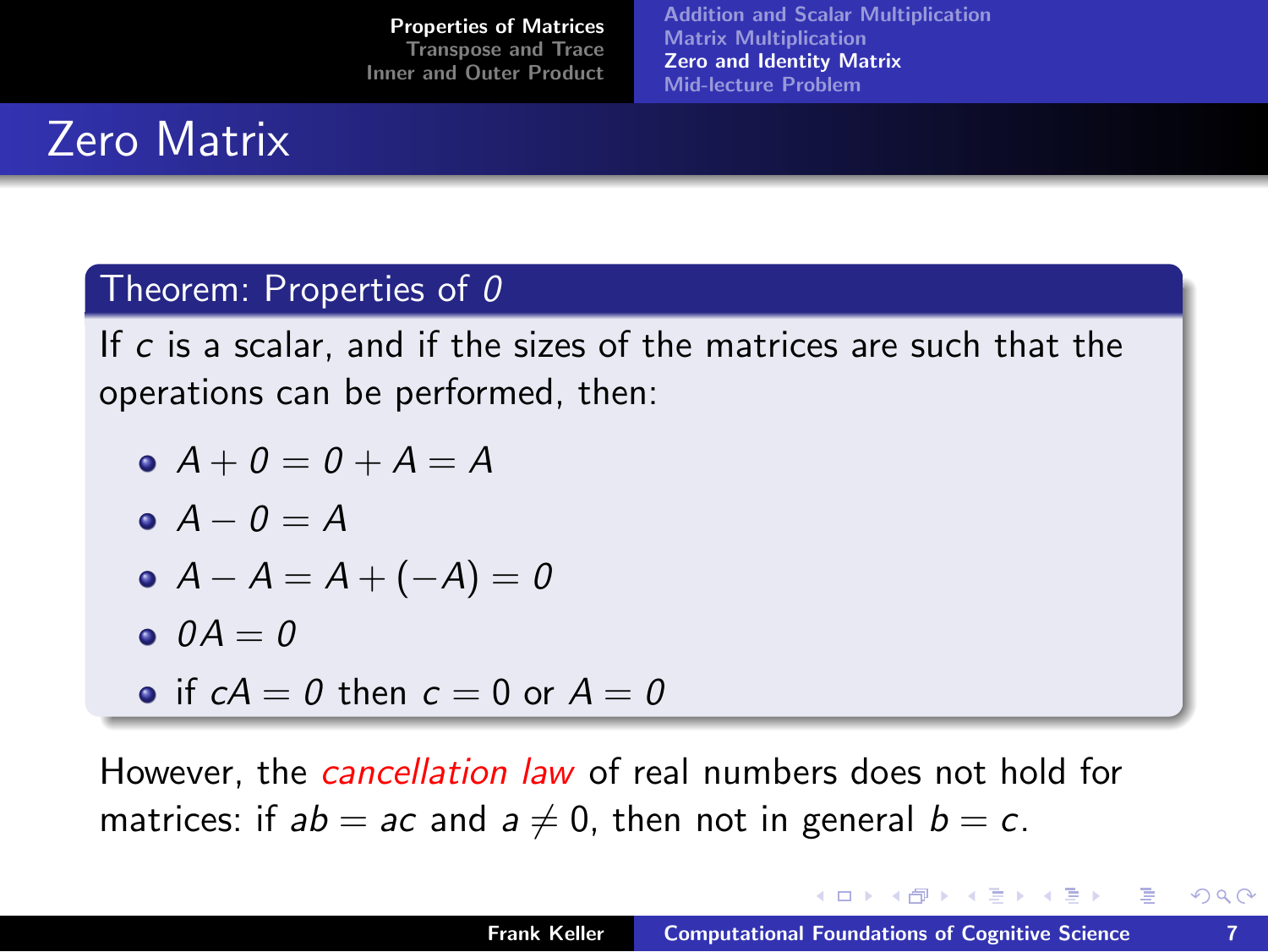[Addition and Scalar Multiplication](#page-2-0) [Matrix Multiplication](#page-3-0) [Zero and Identity Matrix](#page-5-0) [Mid-lecture Problem](#page-8-0)

## Zero Matrix

### Example

Assume 
$$
A = \begin{bmatrix} 0 & 1 \\ 0 & 2 \end{bmatrix}
$$
  $B = \begin{bmatrix} 1 & 1 \\ 3 & 4 \end{bmatrix}$   $C = \begin{bmatrix} 2 & 5 \\ 3 & 4 \end{bmatrix}$ .  
It holds that  $AB = AC = \begin{bmatrix} 3 & 4 \\ 6 & 8 \end{bmatrix}$ .  
So even though  $A \neq 0$ , we can't conclude that  $B = C$ .

メロメ メ御き メミメメミド

重

 $299$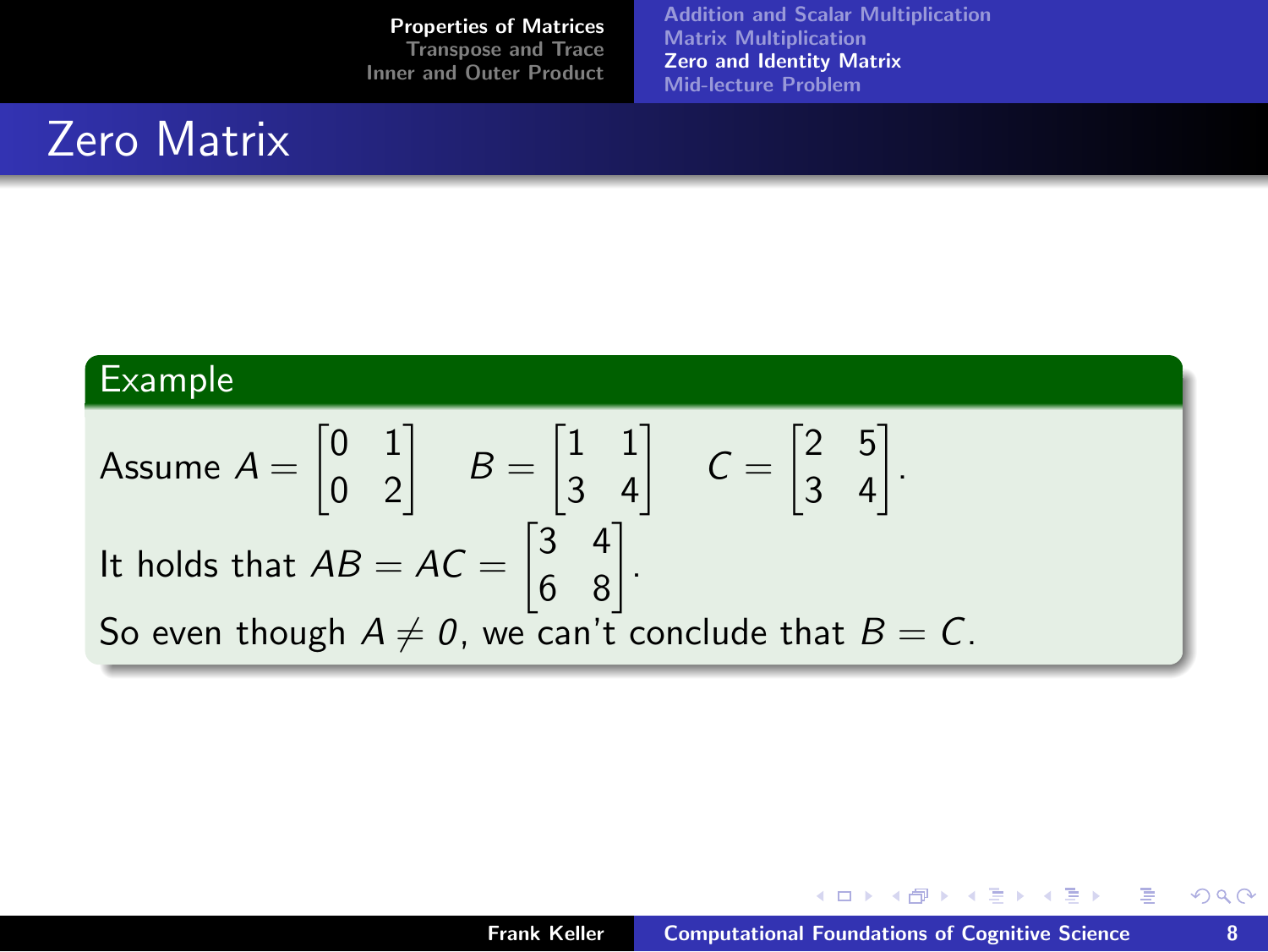[Addition and Scalar Multiplication](#page-2-0) [Matrix Multiplication](#page-3-0) [Zero and Identity Matrix](#page-5-0) [Mid-lecture Problem](#page-8-0)

#### Mid-lecture Problem

We saw that if  $cA = 0$  then  $c = 0$  or  $A = 0$ . Does this extend to the matrix matrix product? In other words, can we conclude that if  $CA = 0$  then  $C = 0$  or  $A = 0$ ?

#### Example

Assume 
$$
C = \begin{bmatrix} 0 & 1 \\ 0 & 2 \end{bmatrix}
$$
.  
Can you come up with an  $A \neq 0$  so that  $CA = 0$ ?

<span id="page-8-0"></span>イロト イ押 トイヨ トイヨト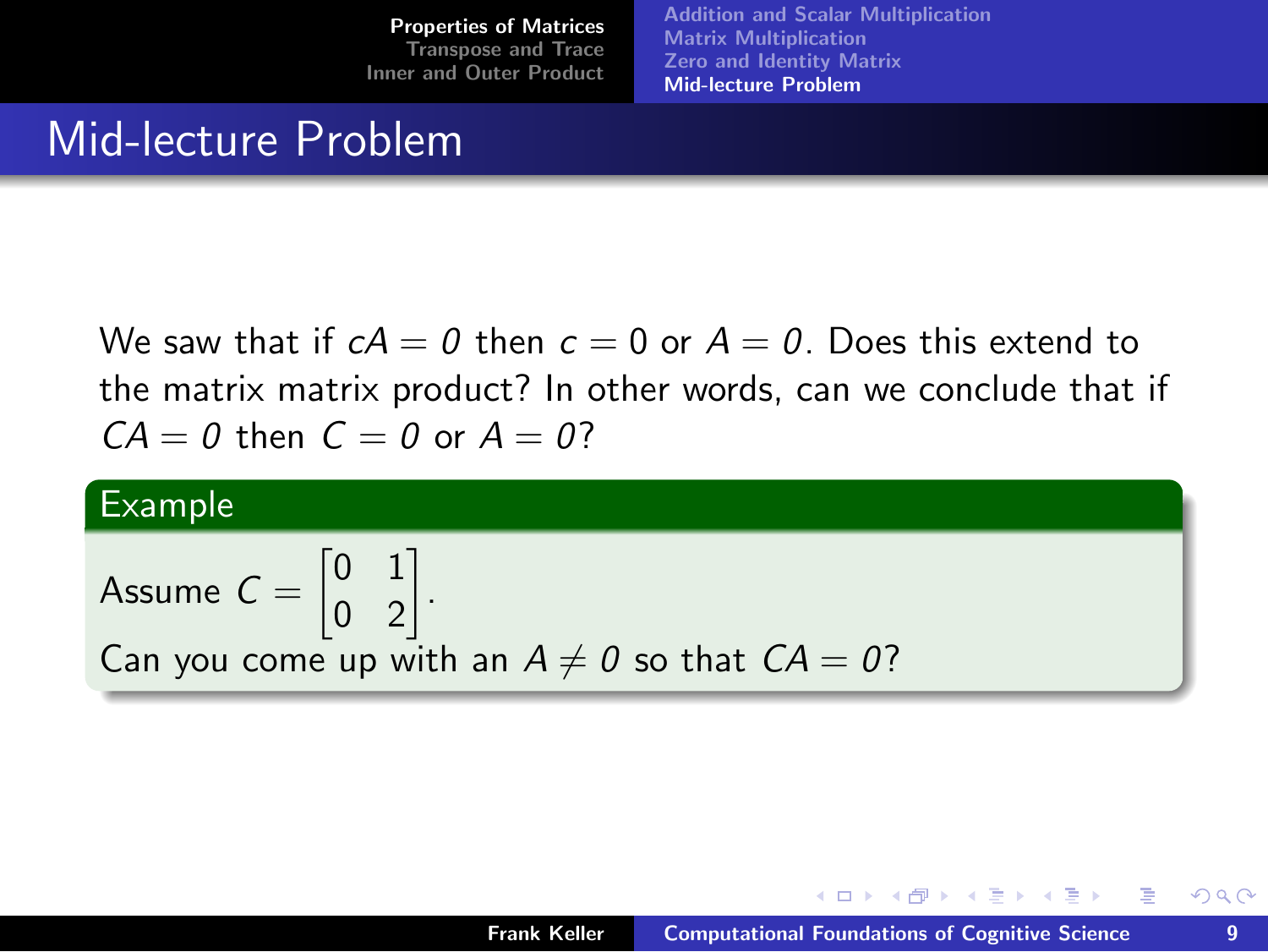[Addition and Scalar Multiplication](#page-2-0) [Matrix Multiplication](#page-3-0) [Zero and Identity Matrix](#page-5-0) [Mid-lecture Problem](#page-8-0)

# Identity Matrix

A square matrix with ones on the main diagonal and zeros everywhere else is an *identity matrix*. It is denoted as  $I$  or  $I_n$  to indicate the size



The identity matrix I plays a role in matrix algebra similar to that of 1 in the algebra of real numbers, where  $a \cdot 1 = 1 \cdot a = a$ .

 $(1,1)$   $(1,1)$   $(1,1)$   $(1,1)$   $(1,1)$   $(1,1)$   $(1,1)$   $(1,1)$   $(1,1)$   $(1,1)$   $(1,1)$ 

重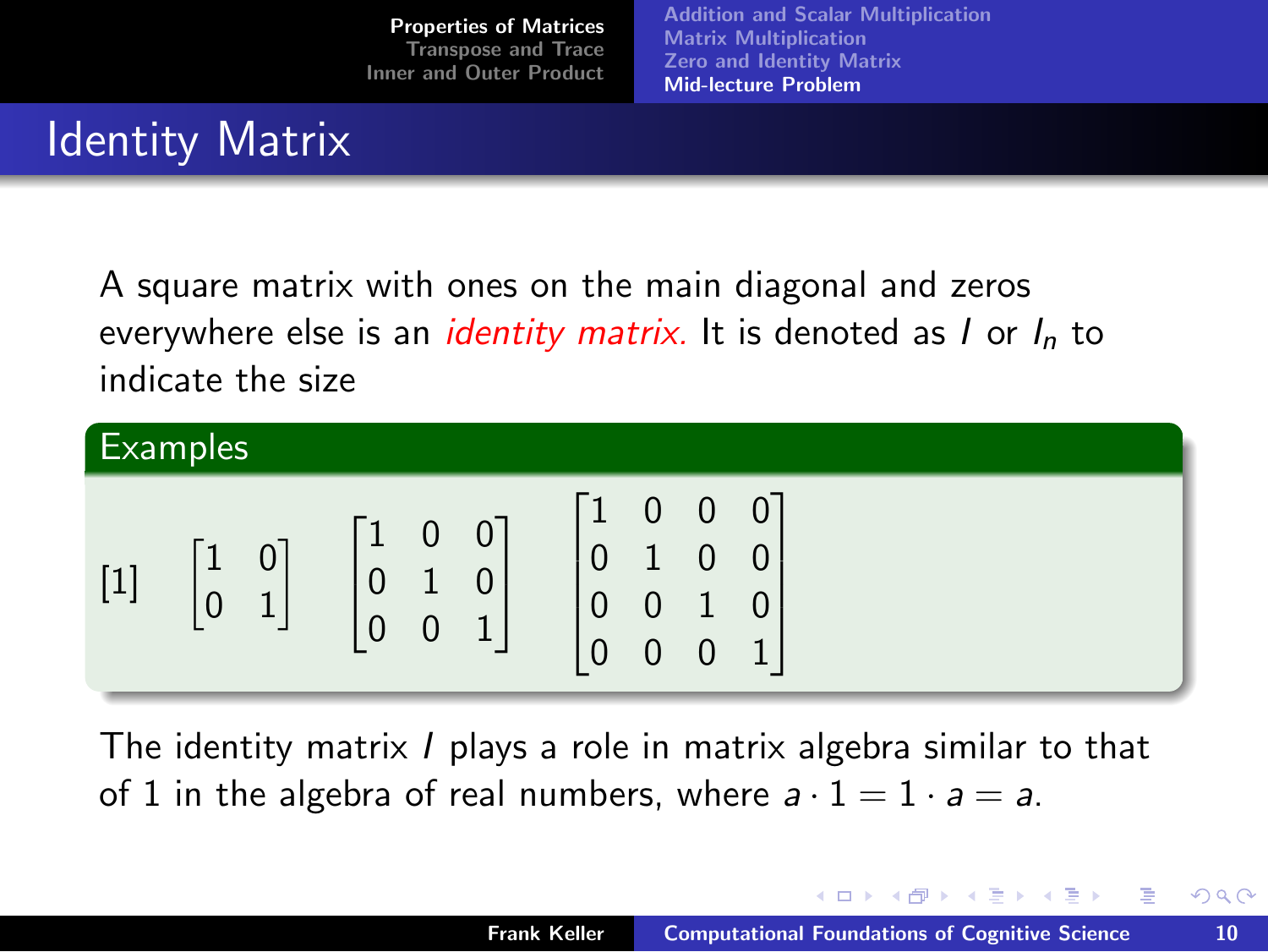[Addition and Scalar Multiplication](#page-2-0) [Matrix Multiplication](#page-3-0) [Zero and Identity Matrix](#page-5-0) [Mid-lecture Problem](#page-8-0)

### Identity Matrix

Multiplying an matrix with I will leave that matrix unchanged.

Theorem: Identity

If A is an  $n \times m$  matrix, then  $Al_m = A$  and  $I_nA = A$ .

Examples  
\n
$$
A_{3} = \begin{bmatrix} a_{11} & a_{12} & a_{13} \ a_{21} & a_{22} & a_{23} \end{bmatrix} \begin{bmatrix} 1 & 0 & 0 \ 0 & 1 & 0 \ 0 & 0 & 1 \end{bmatrix} = \begin{bmatrix} a_{11} & a_{12} & a_{13} \ a_{21} & a_{22} & a_{23} \end{bmatrix} = A
$$
\n
$$
I_{2}A = \begin{bmatrix} 1 & 0 \ 0 & 1 \end{bmatrix} \begin{bmatrix} a_{11} & a_{12} & a_{13} \ a_{21} & a_{22} & a_{23} \end{bmatrix} = \begin{bmatrix} a_{11} & a_{12} & a_{13} \ a_{21} & a_{22} & a_{23} \end{bmatrix} = A
$$

 $\left\{ \begin{array}{ccc} 1 & 0 & 0 \\ 0 & 1 & 0 \end{array} \right\}$  ,  $\left\{ \begin{array}{ccc} \frac{1}{2} & 0 & 0 \\ 0 & 0 & 0 \end{array} \right\}$  ,  $\left\{ \begin{array}{ccc} \frac{1}{2} & 0 & 0 \\ 0 & 0 & 0 \end{array} \right\}$ 

重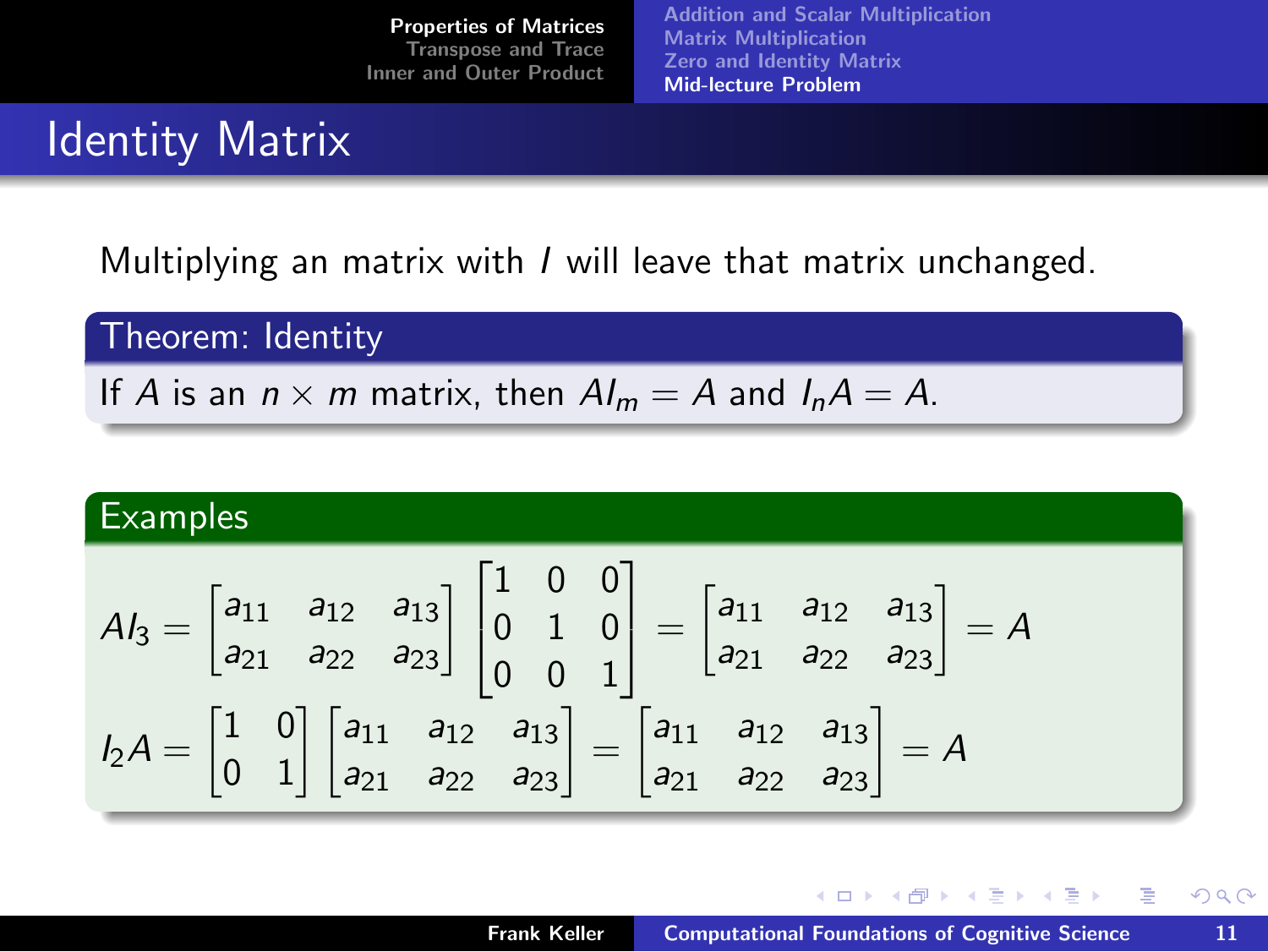[Addition and Scalar Multiplication](#page-2-0) [Matrix Multiplication](#page-3-0) [Zero and Identity Matrix](#page-5-0) [Mid-lecture Problem](#page-8-0)

### Example: Representing Images

Assume we use matrices to represent greyscale images. If we multiply an image with  *then it remains unchanged:* 



Recall that 0 is black, and 255 is white.

<span id="page-11-0"></span> $(1,1)$   $(1,1)$   $(1,1)$   $(1,1)$   $(1,1)$   $(1,1)$   $(1,1)$   $(1,1)$   $(1,1)$   $(1,1)$   $(1,1)$   $(1,1)$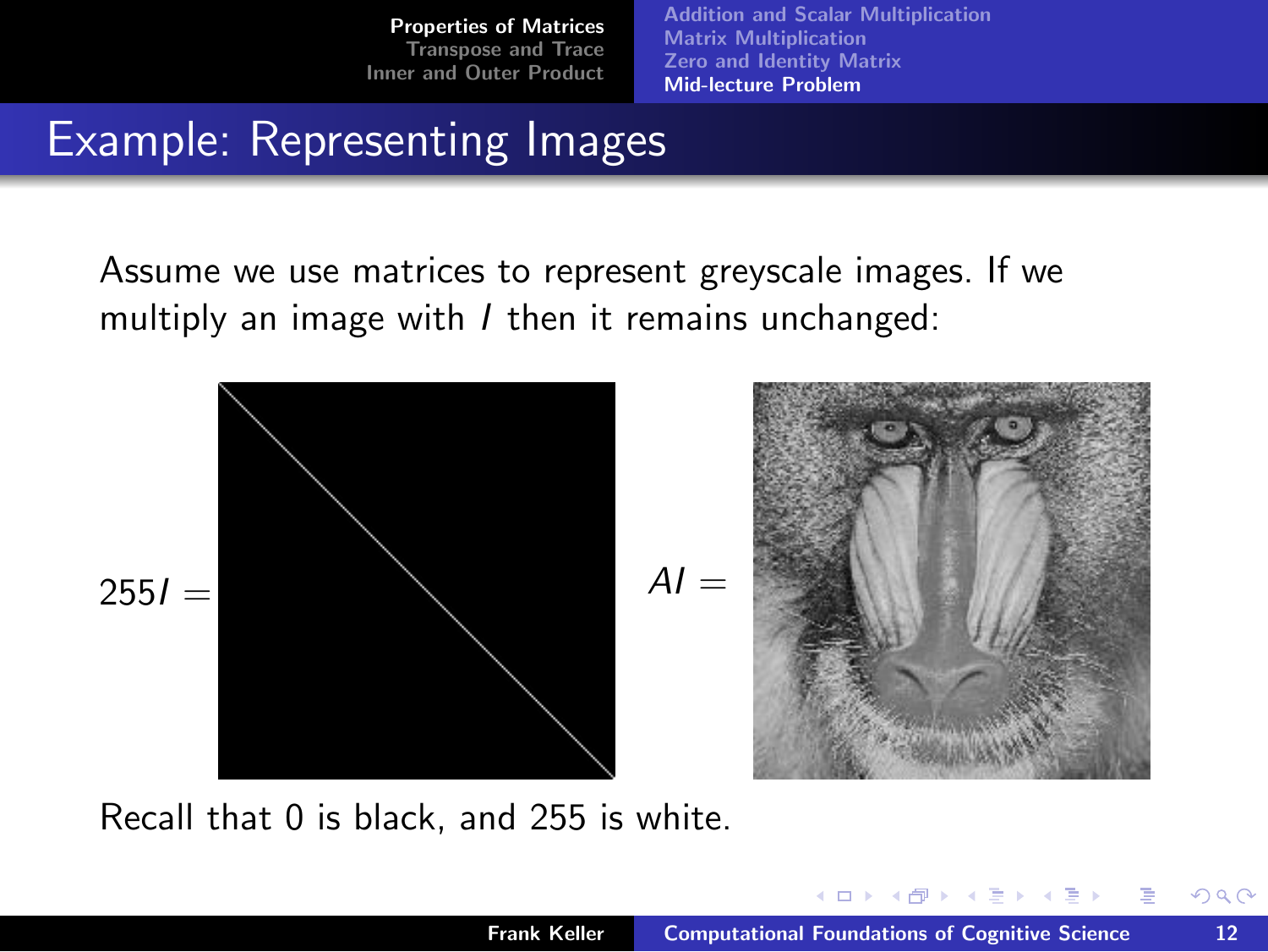<span id="page-12-0"></span>[Definition](#page-12-0) **[Properties](#page-14-0)** 

### Definition of the Transpose

#### Definition: Transpose

If  $A$  is an  $m \times n$  matrix, then the transpose of  $A$ , denoted by  $A^T$ , is defined to be the  $n \times m$  matrix that is obtained by making the rows of A into columns:  $(A)_{ij}=(A^{\mathcal{T}})_{ji}.$ 

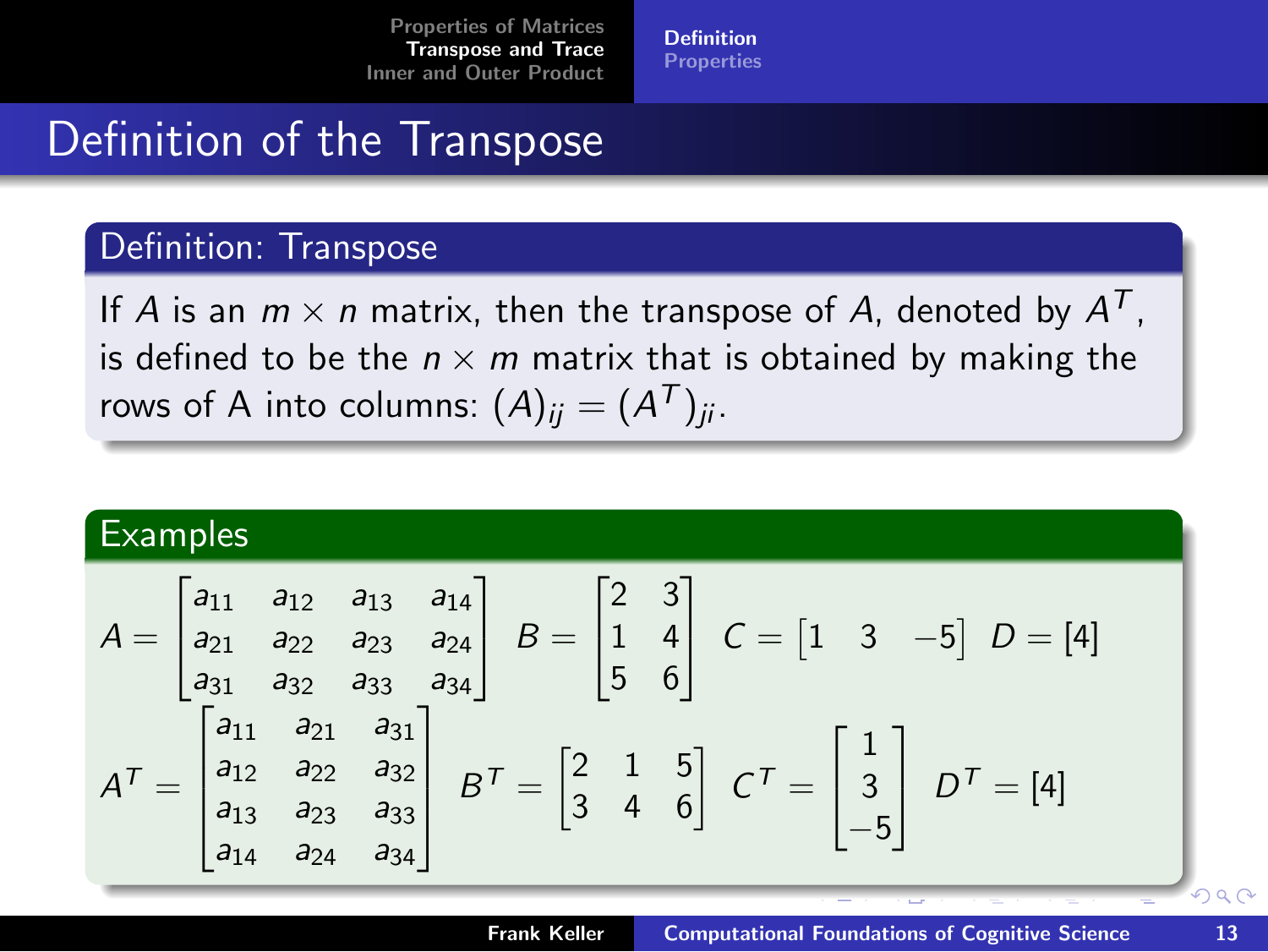[Definition](#page-12-0) **[Properties](#page-14-0)** 

## Definition of the Trace

If  $A$  is a square matrix, we can obtain  $A^{\mathcal{T}}$  by interchanging the entries that are symmetrically positions about the main diagonal:

$$
A = \begin{bmatrix} -1 & 2 & 4 \\ 3 & 7 & 0 \\ 5 & 8 & -6 \end{bmatrix} \ A^{T} = \begin{bmatrix} -1 & 3 & 5 \\ 2 & 7 & 8 \\ 4 & 0 & -6 \end{bmatrix}
$$

#### Definition: Trace

If A is a square matrix, then the trace of A, denoted by  $tr(A)$ , is defined to be the sum of the entries on the main diagonal of A.

$$
\text{tr}(A) = \text{tr}(A^T) = -1 + 7 + (-6) = 0
$$

 $\left\{ \begin{array}{ccc} 1 & 0 & 0 \\ 0 & 1 & 0 \end{array} \right\}$  ,  $\left\{ \begin{array}{ccc} \frac{1}{2} & 0 & 0 \\ 0 & 0 & 0 \end{array} \right\}$  ,  $\left\{ \begin{array}{ccc} \frac{1}{2} & 0 & 0 \\ 0 & 0 & 0 \end{array} \right\}$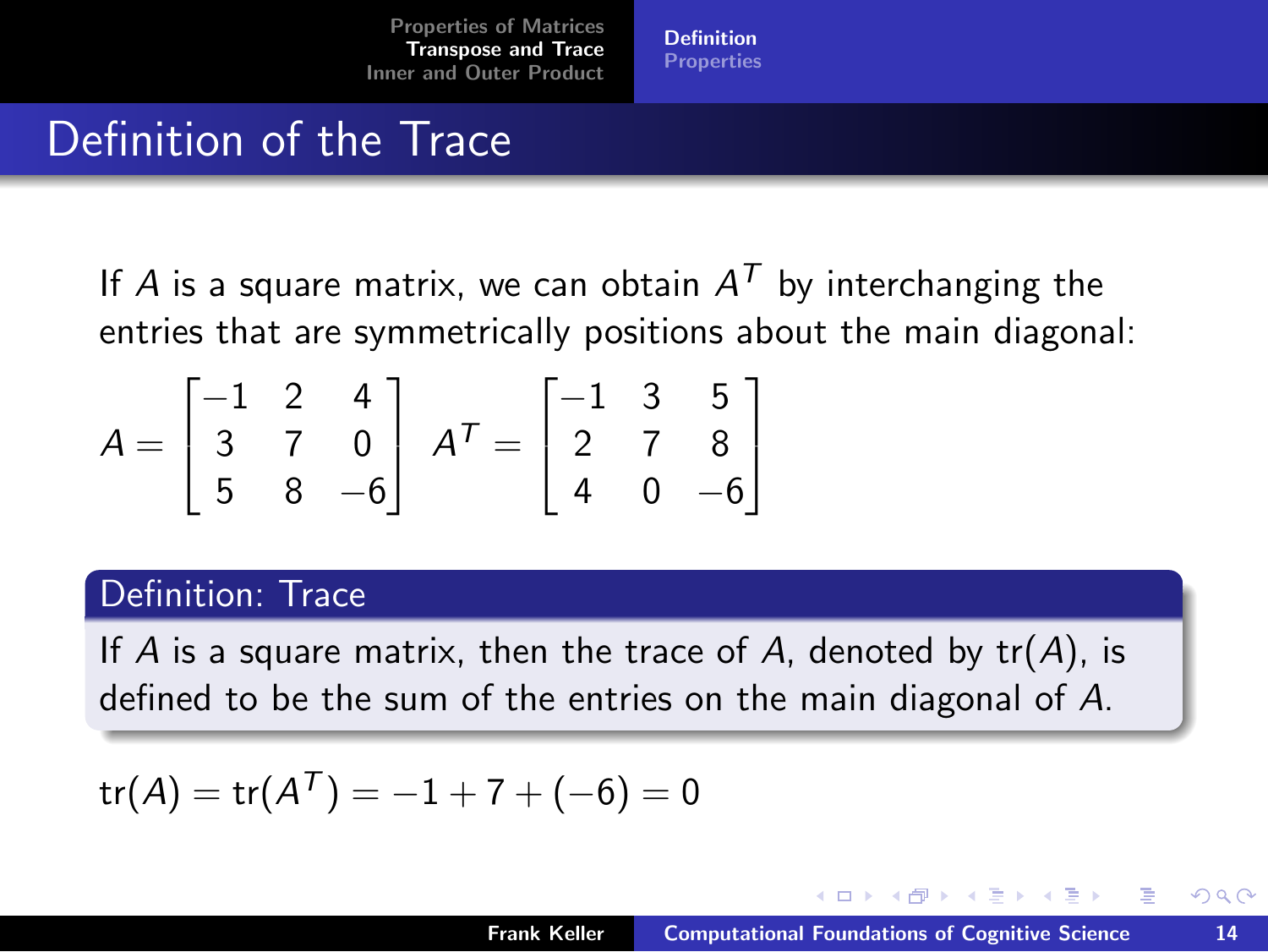[Definition](#page-12-0) **[Properties](#page-14-0)** 

### Properties of the Transpose

#### Theorem: Properties of the Transpose

If the sizes of the matrices are such that the stated operations can be performed, then:

\n- $$
(A^T)^T = A
$$
\n- $(A + B)^T = A^T + B^T$
\n- $(A - B)^T = A^T - B^T$
\n- $(kA)^T = kA^T$
\n

$$
\bullet \ (AB)^{\mathcal{T}} = B^{\mathcal{T}}A^{\mathcal{T}}
$$

<span id="page-14-0"></span> $\left\{ \begin{array}{ccc} 1 & 0 & 0 \\ 0 & 1 & 0 \end{array} \right\}$  ,  $\left\{ \begin{array}{ccc} \frac{1}{2} & 0 & 0 \\ 0 & 0 & 0 \end{array} \right\}$  ,  $\left\{ \begin{array}{ccc} \frac{1}{2} & 0 & 0 \\ 0 & 0 & 0 \end{array} \right\}$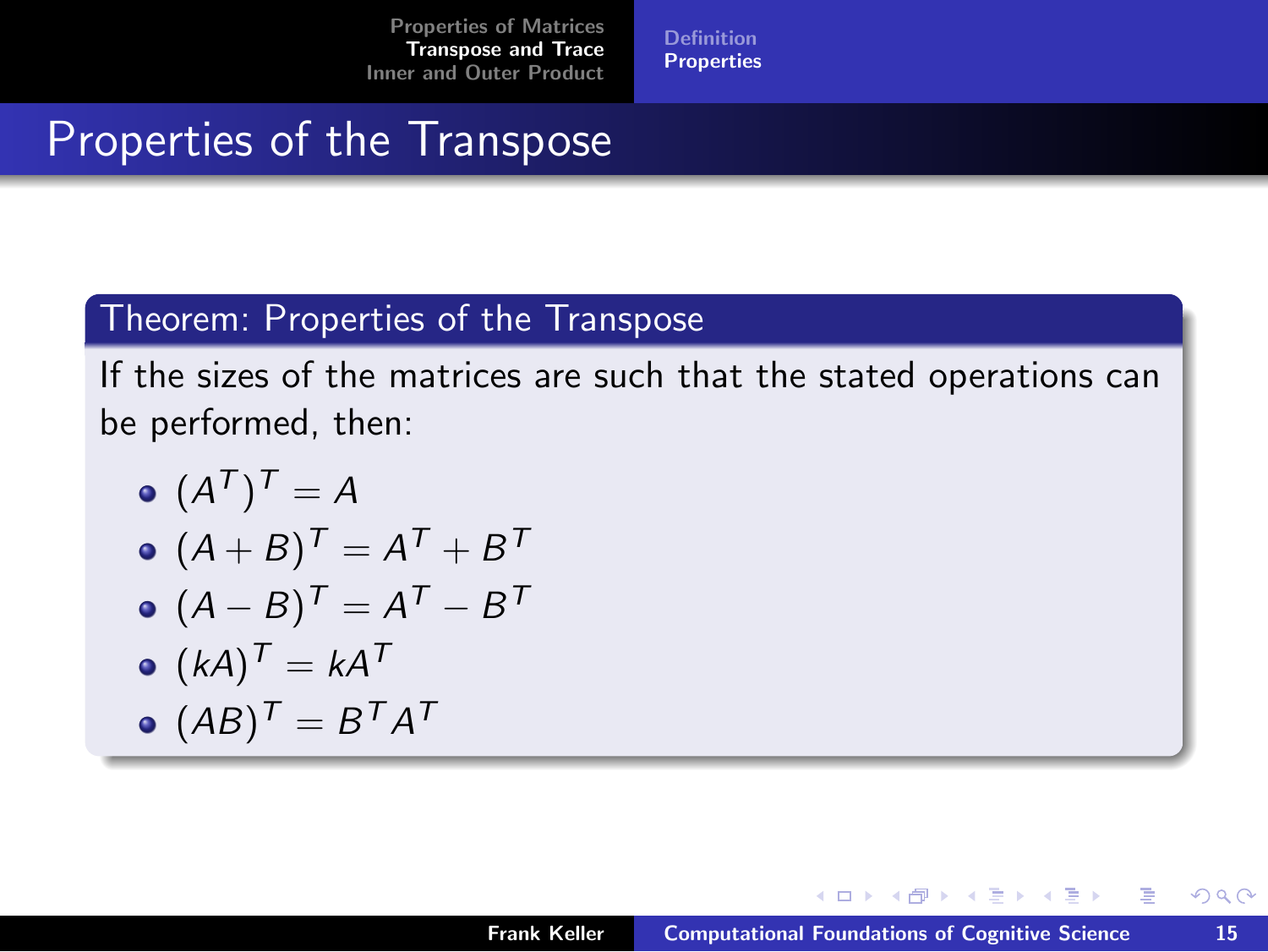[Definition](#page-12-0) **[Properties](#page-14-0)** 

### Properties of the Trace

Theorem: Transpose and Dot Product

 $A\mathbf{u} \cdot \mathbf{v} = \mathbf{u} \cdot A^T \mathbf{v}$  $\mathbf{u} \cdot A \mathbf{v} = A^T \mathbf{u} \cdot \mathbf{v}$ 

#### Theorem: Properties of the Trace

If  $A$  and  $B$  are square matrices of the same size, then:

$$
\bullet \ \ \mathsf{tr}(A^{\mathcal{T}}) = \mathsf{tr}(A)
$$

$$
\bullet \ \ tr(cA)=c \ \ tr(A)
$$

$$
\bullet \ \ tr(A + B) = \mathrm{tr}(A) + \mathrm{tr}(B)
$$

$$
\bullet \ \ tr(A-B)=\mathrm{tr}(A)-\mathrm{tr}(B)
$$

•  $tr(AB) = tr(BA)$ 

 $\left\{ \begin{array}{ccc} 1 & 0 & 0 \\ 0 & 1 & 0 \end{array} \right\}$  ,  $\left\{ \begin{array}{ccc} 0 & 0 & 0 \\ 0 & 0 & 0 \end{array} \right\}$  ,  $\left\{ \begin{array}{ccc} 0 & 0 & 0 \\ 0 & 0 & 0 \end{array} \right\}$ 

重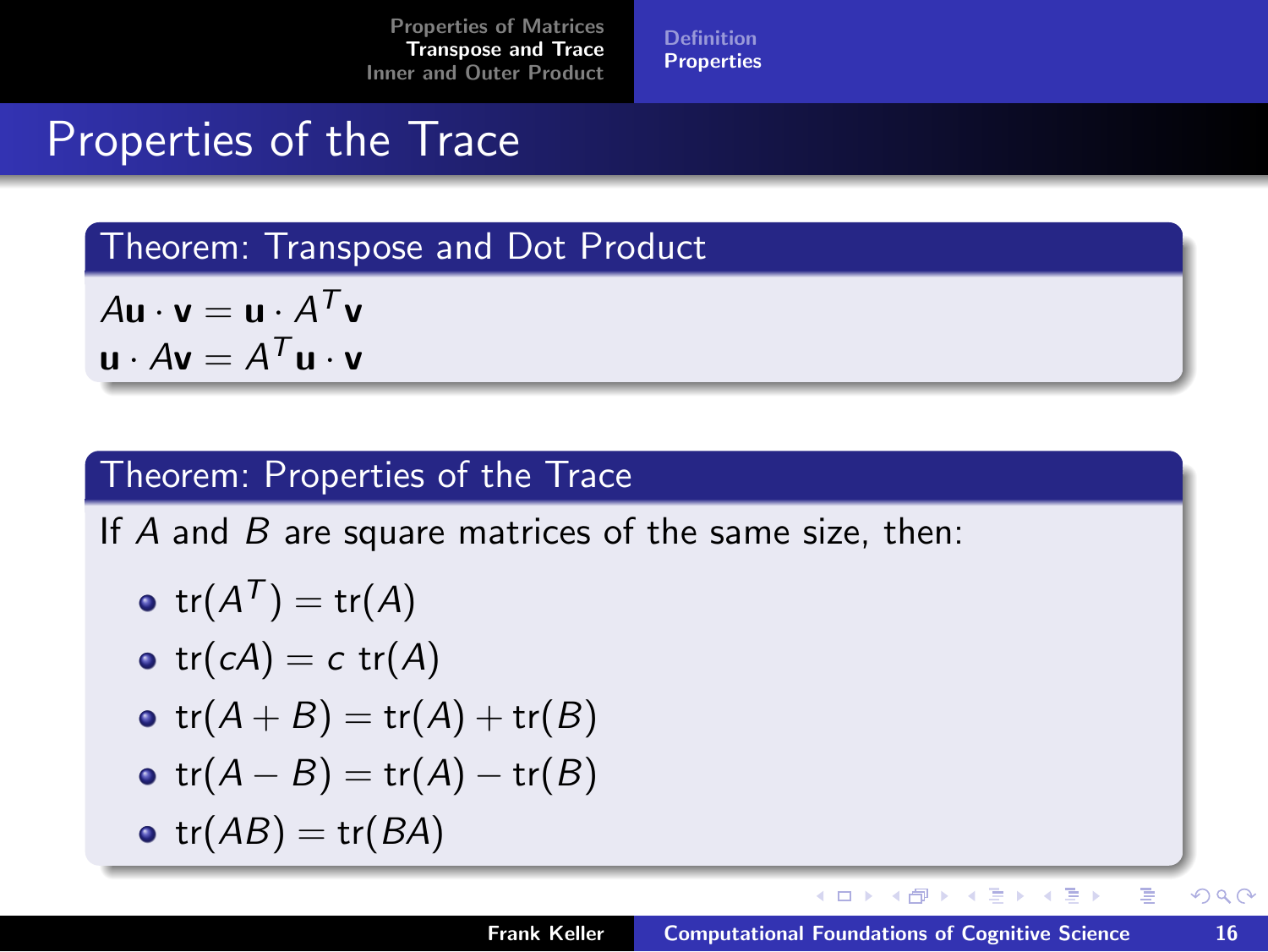[Definition](#page-12-0) [Properties](#page-14-0)

### Example: Representing Images

We can transpose a matrix representing an image:



 $\left\{ \begin{array}{ccc} 1 & 0 & 0 \\ 0 & 1 & 0 \end{array} \right.$  ,  $\left\{ \begin{array}{ccc} \frac{1}{2} & 0 & 0 \\ 0 & 0 & 0 \end{array} \right.$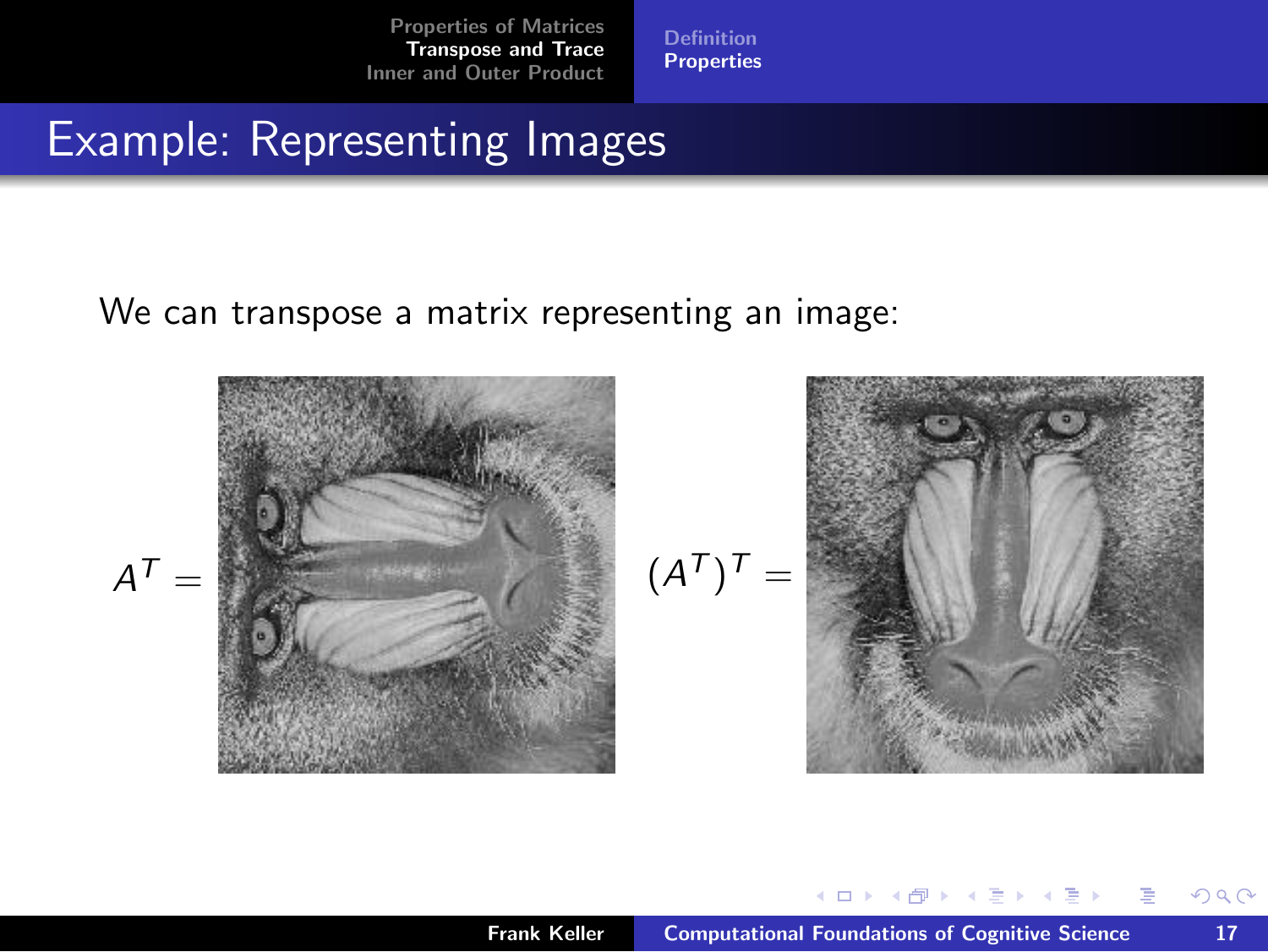### Inner and Outer Product

#### Definition: Inner and Outer Product

If  ${\sf u}$  and  ${\sf v}$  are column vectors with the same size, then  ${\sf u}^{\mathcal T}{\sf v}$  is the inner product of  $\boldsymbol{u}$  and  $\boldsymbol{v}$ ; if  $\boldsymbol{u}$  and  $\boldsymbol{v}$  are column vectors of any size, then  $uv^T$  is the outer product of u and v.

#### Theorem: Properties of Inner and Outer Product

$$
\begin{aligned}\n\mathbf{u}^T \mathbf{v} &= \text{tr}(\mathbf{u}\mathbf{v}^T) \\
\mathbf{u}^T \mathbf{v} &= \mathbf{u} \cdot \mathbf{v} = \mathbf{v} \cdot \mathbf{u} = \mathbf{v}^T \mathbf{u} \\
\text{tr}(\mathbf{u}\mathbf{v}^T) &= \text{tr}(\mathbf{v}\mathbf{u}^T) = \mathbf{u} \cdot \mathbf{v}\n\end{aligned}
$$

<span id="page-17-0"></span>イロト イ押ト イヨト イヨト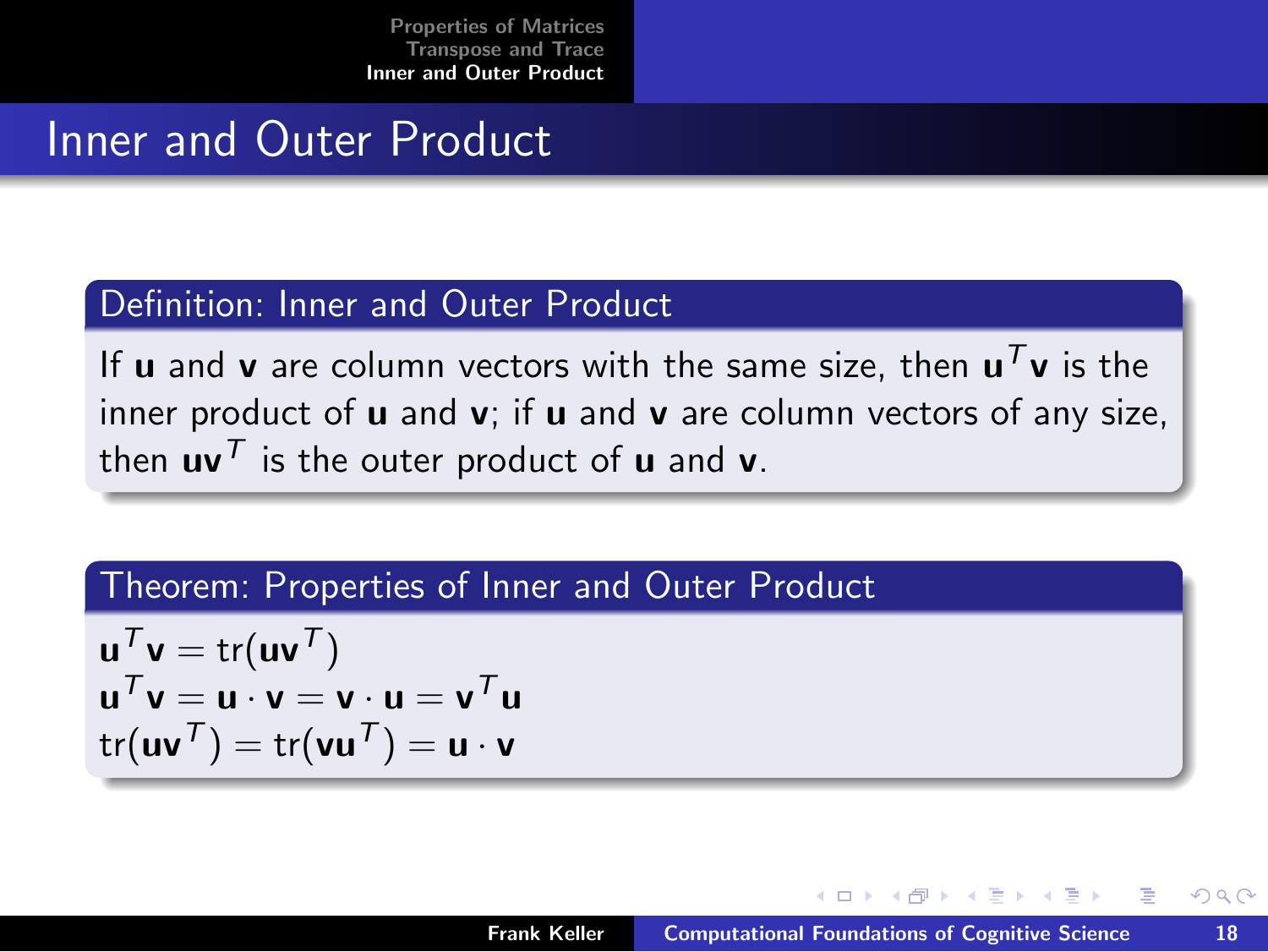### Inner and Outer Product

#### **Examples**

$$
\mathbf{u} = \begin{bmatrix} -1 \\ 3 \end{bmatrix} \quad \mathbf{v} = \begin{bmatrix} 2 \\ 5 \end{bmatrix} \quad \mathbf{u}^T \mathbf{v} = \begin{bmatrix} -1 & 3 \end{bmatrix} \begin{bmatrix} 2 \\ 5 \end{bmatrix} = -1 \cdot 2 + 3 \cdot 5 = \begin{bmatrix} 13 \end{bmatrix} = 13
$$
\n
$$
\mathbf{u}\mathbf{v}^T = \begin{bmatrix} -1 \\ 3 \end{bmatrix} \begin{bmatrix} 2 & 5 \end{bmatrix} = \begin{bmatrix} -1 \cdot 2 & -1 \cdot 5 \\ 3 \cdot 2 & 3 \cdot 5 \end{bmatrix} = \begin{bmatrix} -2 & -5 \\ 6 & 15 \end{bmatrix}
$$

$$
\mathbf{u}^T \mathbf{v} = \begin{bmatrix} u_1 & u_2 & \cdots & u_n \end{bmatrix} \begin{bmatrix} v_1 \\ v_2 \\ \vdots \\ v_n \end{bmatrix} = \begin{bmatrix} u_1v_1 + u_2v_2 + \cdots + u_nv_n \end{bmatrix} = \mathbf{u} \cdot \mathbf{v}
$$

$$
\mathbf{u} \mathbf{v}^T = \begin{bmatrix} u_1 \\ u_2 \\ \vdots \\ u_n \end{bmatrix} \begin{bmatrix} v_1 & v_2 & \cdots & v_n \end{bmatrix} = \begin{bmatrix} u_1v_1 & u_1v_2 & \cdots & u_1v_n \\ u_2v_1 & u_2v_2 & \cdots & u_2v_n \\ \vdots & \vdots & & \vdots \\ u_nv_1 & u_nv_2 & \cdots & u_nv_n \end{bmatrix}
$$

 $\equiv$